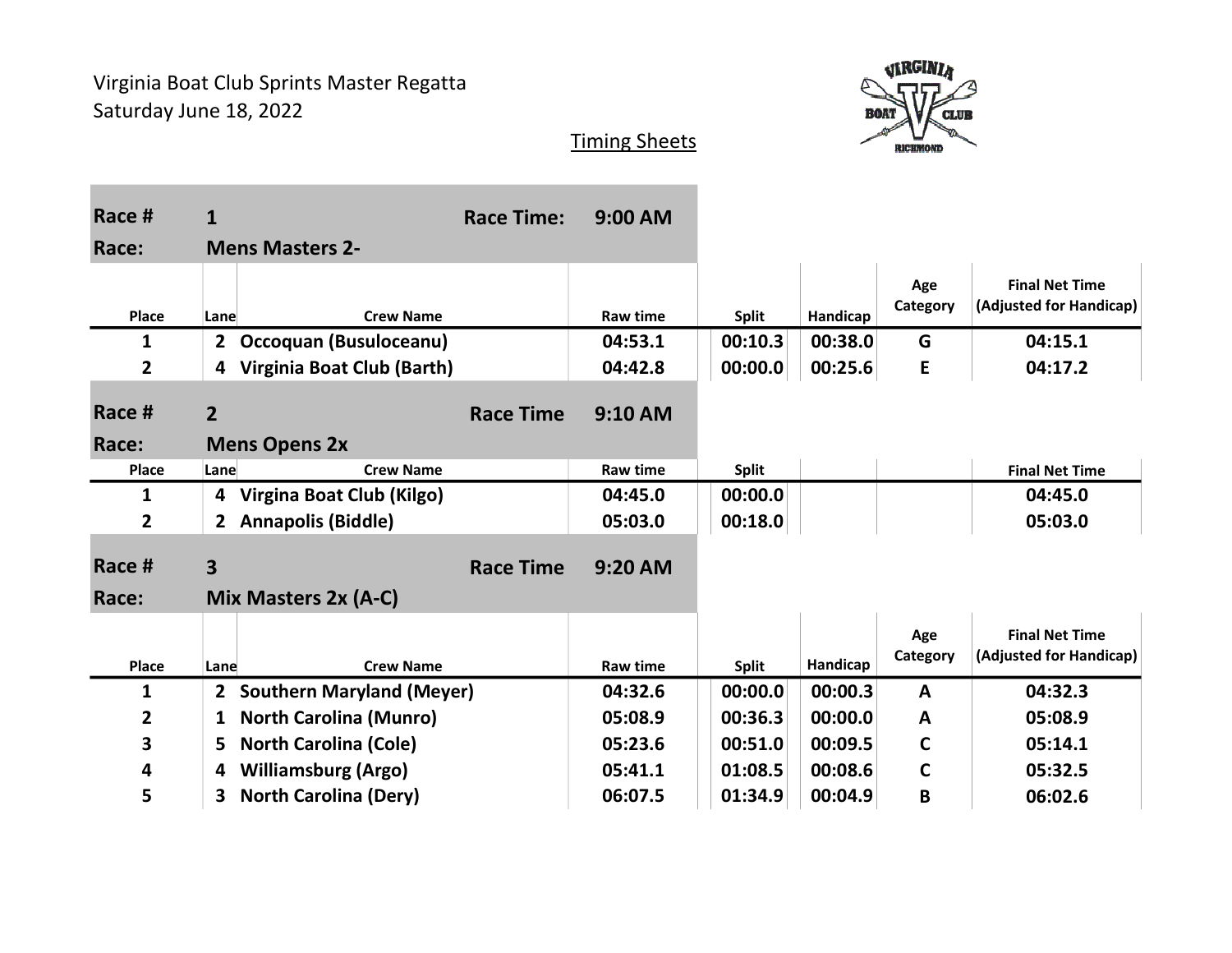

### Race # 4 Apr 2012 1 Race Time 9:30 AM Race: Mixed Masters 2x (D-I) Place Lane Crew Name Raw time Split Age **Category** Final Net Time (Adjusted for Handicap) 1 4 Baltimore (Lytel) 05:00.1 00:04.7 00:36.3 G 04:23.8 2 2 Washington RS (Plog) 04:56.2 00:00.8 00:29.6 F 04:26.6 3 1 Williamsburg (Berrry) 04:55.4 00:00.0 00:11.4 D 04:44.0 4 3 Virginia Boat Club (Bosshard) 06:02.6 01:07.2 00:49.8 I 05:12.8 Race # 5 Race Time 9:40 AM Race: Womens Masters 4x Place Lane Crew Name Raw time Split Handicap Age **Category** Final Net Time (Adjusted for Handicap) 1 3 Hampton Roads (Walsh) 04:40.6 00:03.0 00:14.6 D 04:26.0 2 1 CHAOS (Nelson) 04:37.6 00:00.0 00:05.1 C 04:32.5 3 4 Williamsburg (Rooks) 04:55.3 00:17.7 00:08.8 C 04:46.5 4 2 Cape Fear (Seifert) 05:52.7 01:15.1 00:23.1 F 05:29.6 Race # 7 Mixed Novice 4+ 10:00 AM Race: Mens Novice 4+ Place Lane **Raw time Split Final Net Time** Raw time Split Final Net Time Raw time Split Raw time Split Raw time 1 Virginia Boat Club (Hagen) Mens 4+ 05:18.4 00:00.0 Mens Novice 4+ 05:18.4 1 Virginia Boat Club (Hansen) Mixed 4+ 05:52.0 00:33.6 Mixed Novice 4+ 05:52.0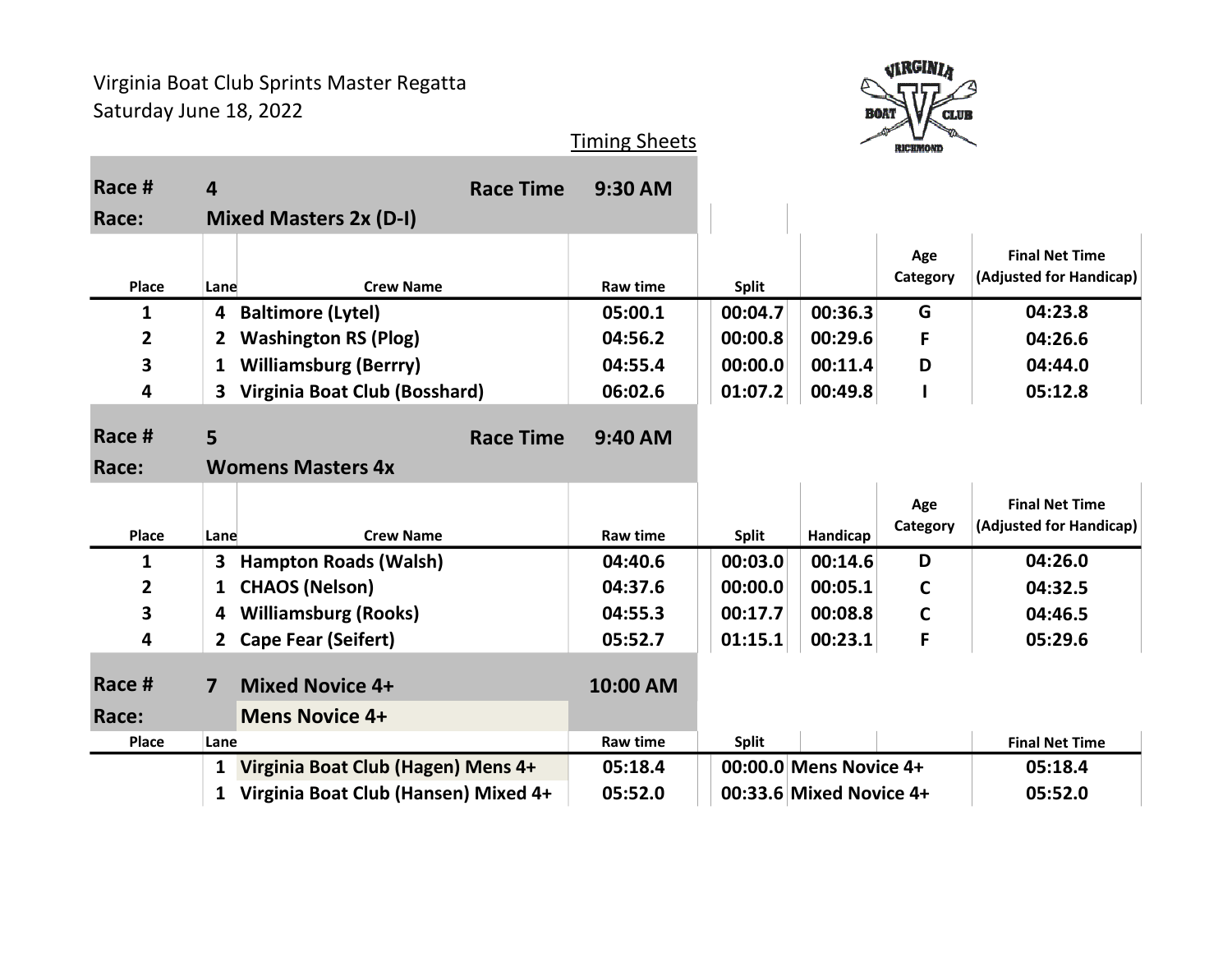

|                |                                |                                  | <b>Timing Sheets</b> |              |          | <b>RICHMOND</b> |                         |
|----------------|--------------------------------|----------------------------------|----------------------|--------------|----------|-----------------|-------------------------|
| Race #         | 8                              | <b>Race Time</b>                 | 10:10 AM             |              |          |                 |                         |
| Race:          | Mens Masters 4+ (B-G)          |                                  |                      |              |          |                 |                         |
|                |                                |                                  |                      |              |          | Age             | <b>Final Net Time</b>   |
| Place          | Lane                           | <b>Crew Name</b>                 | <b>Raw time</b>      | <b>Split</b> | Handicap | Category        | (Adjusted for Handicap) |
| 1              | 1                              | <b>Prince William (Schembri)</b> | 04:05.5              | 00:00.0      | 00:08.6  | $\mathsf{C}$    | 03:56.9                 |
| 2              | <b>Occoquan (Bennett)</b><br>3 |                                  | 04:39.1              | 00:33.6      | 00:31.2  | G               | 04:07.9                 |
| 3              |                                | Virginia Boat Club (Foreman)     | 04:33.5              | 00:28.0      | 00:16.9  | E               | 04:16.6                 |
| 4              | 4                              | Virginia Boat Club (Molin)       | 05:05.9              | 01:00.4      | 00:11.4  | D               | 04:54.5                 |
| 5              | 5.                             | Virginia Boat Club (Chamberlain) | 05:24.4              | 01:18.9      | 00:03.1  | B               | 05:21.3                 |
| Race #         | 9                              | <b>Race Time</b>                 | 10:20 AM             |              |          |                 |                         |
| Race:          | Mens $1x(H-I)$                 |                                  |                      |              |          |                 |                         |
|                |                                |                                  |                      |              |          | Age             | <b>Final Net Time</b>   |
| Place          | Lane                           | <b>Crew Name</b>                 | <b>Raw time</b>      | <b>Split</b> | Handicap | Category        | (Adjusted for Handicap) |
| 1              | Cape Fear (Bell)<br>4          |                                  | 05:13.6              | 00:00.0      | 00:55.2  | H               | 04:18.4                 |
| $\overline{2}$ | <b>Baltimore (Selden)</b><br>3 |                                  | 05:37.5              | 00:23.9      | 00:46.2  | H               | 04:51.3                 |
| 3              | $\mathbf{2}$                   | Virginia Boat Club (Bosshard)    | 05:52.5              | 00:38.9      | 01:00.0  |                 | 04:52.5                 |
| Race #         | 10                             | <b>Race Time</b>                 | 10:30 AM             |              |          |                 |                         |

| Race:          | Mens $1x(G)$ |                            |          |              |          |                 |                                                  |
|----------------|--------------|----------------------------|----------|--------------|----------|-----------------|--------------------------------------------------|
| <b>Place</b>   | Lane         | <b>Crew Name</b>           | Raw time | <b>Split</b> | Handicap | Age<br>Category | <b>Final Net Time</b><br>(Adjusted for Handicap) |
| 1              |              | 4 Chester River (Rhynalds) | 05:58.2  | 00:00.0      | 00:44.1  | G               | 05:14.1                                          |
| $\overline{2}$ | 3            | Virginia Beach (Lange)     | 06:16.3  | 00:18.1      | 00:40.0  | G               | 05:36.3                                          |
|                |              | 2 Hampton Roads (Conner)   |          |              |          |                 | <b>SCRATCH</b>                                   |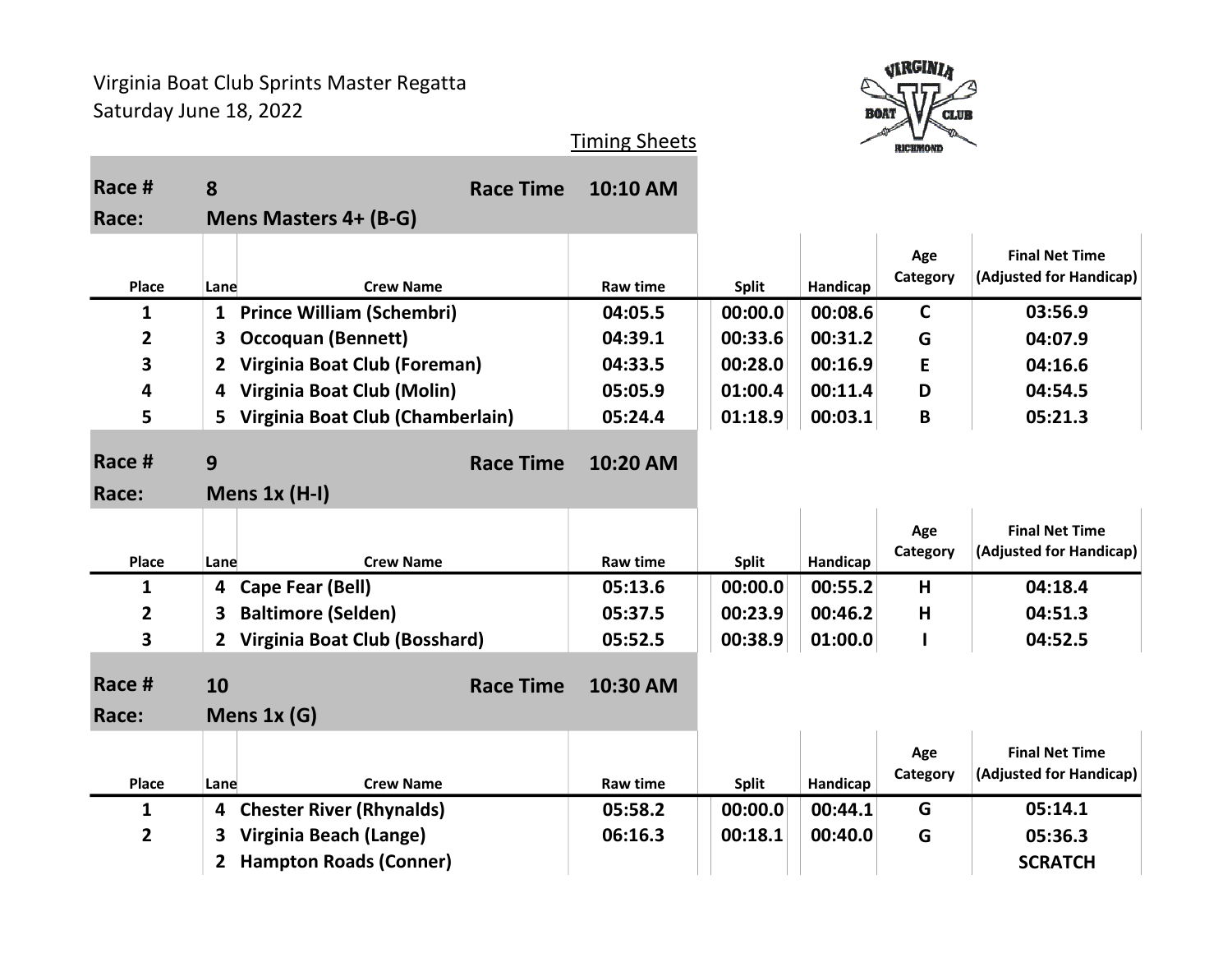

|              |              |                                  |                  | <b>Timing Sheets</b> |              |          | <b>RICHMOND</b>   |                                                  |
|--------------|--------------|----------------------------------|------------------|----------------------|--------------|----------|-------------------|--------------------------------------------------|
| Race #       | 11           |                                  | <b>Race Time</b> | 10:40 AM             |              |          |                   |                                                  |
| Race:        |              | <b>Mens Masters 1x (D-F)</b>     |                  |                      |              |          |                   |                                                  |
| <b>Place</b> | Lane         | <b>Crew Name</b>                 |                  | Raw time             | <b>Split</b> | Handicap | Age<br>Category   | <b>Final Net Time</b><br>(Adjusted for Handicap) |
| 1            | $\mathbf{1}$ | <b>Occoquan (Nienaber)</b>       |                  | 04:55.0              | 00:00.0      | 00:15.6  | D                 | 04:39.4                                          |
| $\mathbf{2}$ | 3.           | Potomac (Pietra)                 |                  | 05:09.4              | 00:14.4      | 00:28.9  | F                 | 04:40.5                                          |
| 3            | 4            | <b>Cape Fear (Seifert)</b>       |                  | 05:27.3              | 00:32.3      | 00:28.9  | F                 | 04:58.4                                          |
| 4            | 2            | <b>Washington RS (Plog)</b>      |                  | 05:31.3              | 00:36.3      | 00:30.6  | F                 | 05:00.7                                          |
|              | 5            | <b>CHAOS</b>                     |                  |                      |              |          |                   | <b>SCRATCH</b>                                   |
| Race #       | 12           |                                  | <b>Race Time</b> | 10:50 AM             |              |          |                   |                                                  |
| Race:        |              | <b>Mens Masters 1x (A-C)</b>     |                  |                      |              |          |                   |                                                  |
| Place        | Lane         | <b>Crew Name</b>                 |                  | Raw time             | <b>Split</b> | Handicap | Age<br>Category   | <b>Final Net Time</b><br>(Adjusted for Handicap) |
| 1            | 3            | <b>George Mason Alum (Bosch)</b> |                  | 04:39.3              | 00:00.0      | 00:04.2  | B                 | 04:35.1                                          |
| $\mathbf{2}$ | $\mathbf{2}$ | Virginia Boat Club (Alexander)   |                  | 05:00.2              | 00:20.9      | 00:12.1  | $\mathsf{C}$      | 04:48.1                                          |
| 3            | 4            | <b>North Carolina (Munro)</b>    |                  | 06:24.4              | 01:45.1      | 00:01.2  | $\mathbf{A}$      | 06:23.2                                          |
| 4            | 5            | Virginia Boat Club (Carter)      |                  | 06:54.3              | 02:15.0      | 00:08.1  | $\mathsf{C}$      | 06:46.2                                          |
|              | 1            | <b>North Carolina (Penny)</b>    |                  | 04:49.8              | 00:10.5      |          | <b>Exhibition</b> | 04:49.8                                          |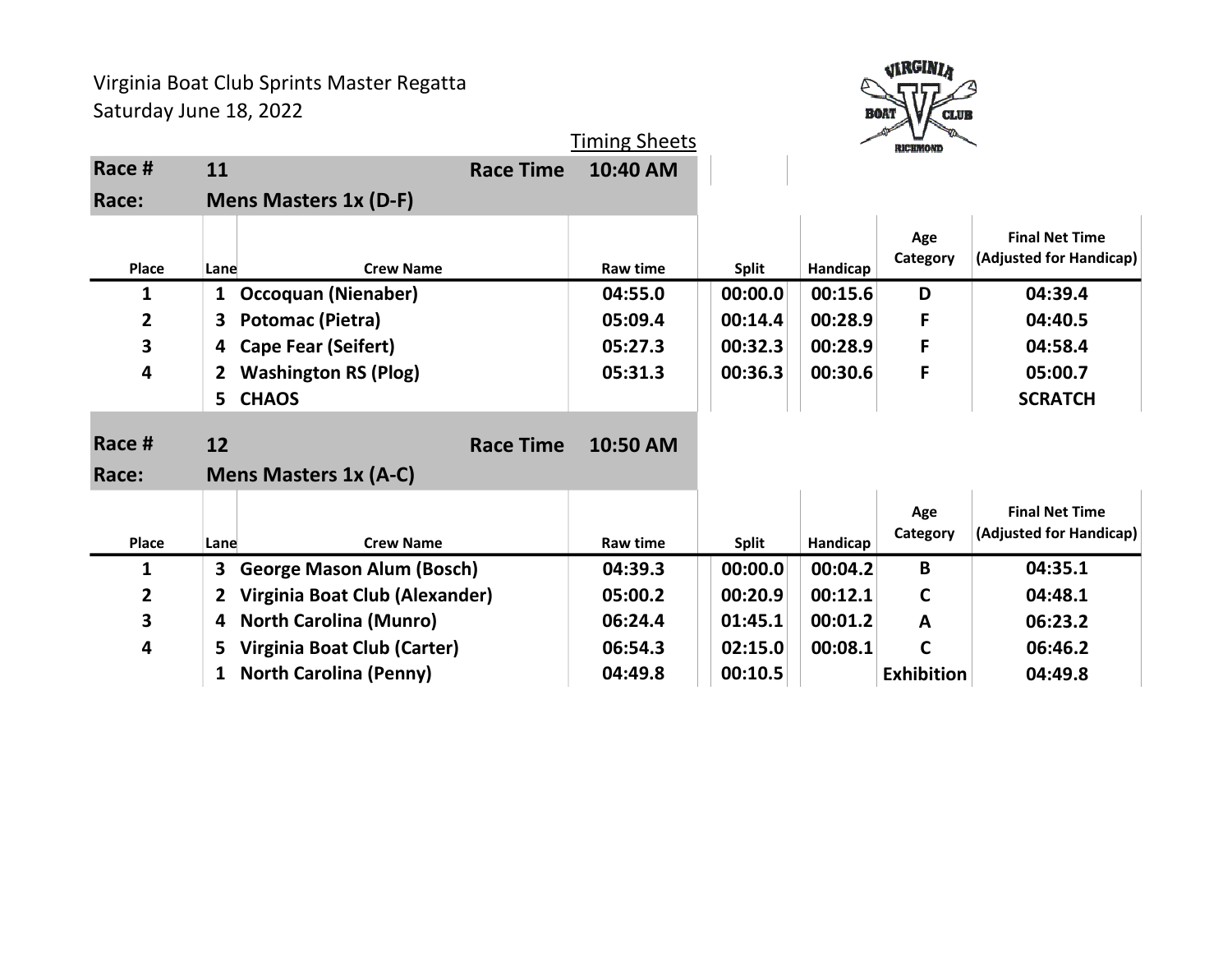

| Race #          | 13                                          | <b>Race Time</b> | 11:00 AM |              |          |                 |                                                  |
|-----------------|---------------------------------------------|------------------|----------|--------------|----------|-----------------|--------------------------------------------------|
| Race:           | <b>Womens Masters 1x (B-F)</b>              |                  |          |              |          |                 |                                                  |
| Place           | <b>Crew Name</b><br>Lane                    |                  | Raw time | <b>Split</b> | Handicap | Age<br>Category | <b>Final Net Time</b><br>(Adjusted for Handicap) |
| 1               | <b>Occoquan (Gilmartin)</b><br>$\mathbf{2}$ |                  | 05:06.3  | 00:00.0      | 00:15.6  | D               | 04:50.7                                          |
| $\mathbf{2}$    | <b>Southern Maryland (Fechtig)</b><br>3.    |                  | 05:47.4  | 00:41.1      | 00:24.0  | E               | 05:23.4                                          |
| 3               | <b>North Carolina (Kornblum)</b><br>1       |                  | 05:58.6  | 00:52.3      | 00:03.0  | B               | 05:55.6                                          |
| 4               | <b>Cape Fear (Howard)</b><br>4              |                  | 07:47.3  | 02:41.0      | 00:27.2  | F               | 07:20.1                                          |
| Race #<br>Race: | 14<br><b>Womens Masters 1x (F-G)</b>        | <b>Race Time</b> | 11:10 AM |              |          |                 |                                                  |
|                 |                                             |                  |          |              |          | Age             | <b>Final Net Time</b>                            |
| Place           | <b>Crew Name</b><br>Lane                    |                  | Raw time | <b>Split</b> | Handicap | Category        | (Adjusted for Handicap)                          |
| $\mathbf{1}$    | 1 Southern Maryland (DeSavage)              |                  | 06:36.6  | 01:00.4      |          | <b>Novice</b>   | 06:36.6                                          |
| 1               | <b>Washington RS (Cole)</b><br>4            |                  | 05:36.2  | 00:00.0      | 00:38.0  | G               | 04:58.2                                          |
| $\mathbf{2}$    | <b>Rock Creek (Lytel)</b><br>3              |                  | 05:50.2  | 00:14.0      | 00:40.0  | G               | 05:10.2                                          |
| 3               | <b>Southern Maryland (O'Connell)</b><br>2   |                  | 06:15.4  | 00:39.2      | 00:27.2  | F               | 05:48.2                                          |
| 4               | 5 Cape Fear (Seifert)                       |                  | 07:04.5  | 01:28.3      | 00:30.6  | F               | 06:33.9                                          |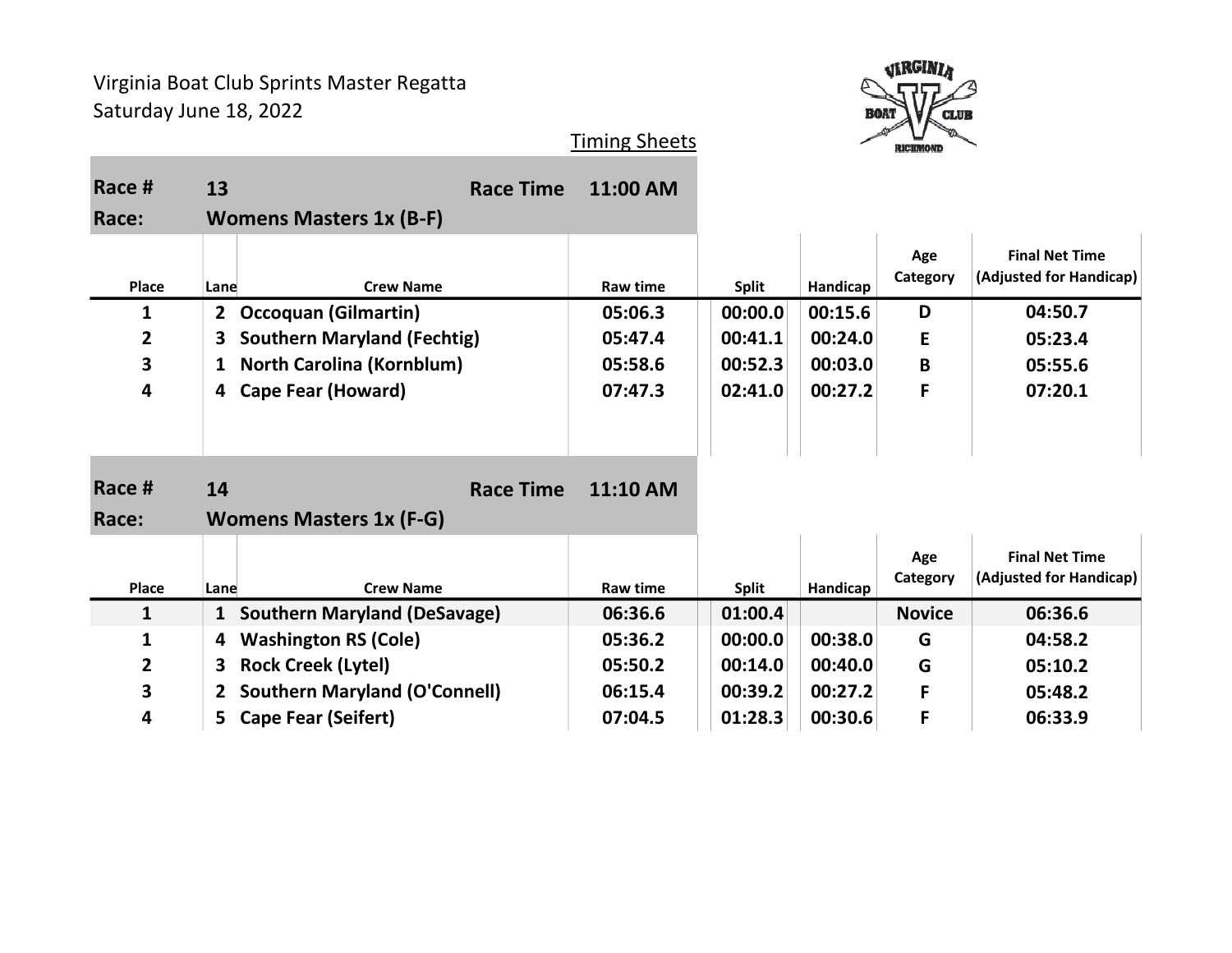

| Race #          | 15             |                                | <b>Race Time</b> | 11:20 AM        |              |          |                 |                                                  |
|-----------------|----------------|--------------------------------|------------------|-----------------|--------------|----------|-----------------|--------------------------------------------------|
| Race:           |                | <b>Mens Masters 2x (A-C)</b>   |                  |                 |              |          |                 |                                                  |
| <b>Place</b>    | Lane           | <b>Crew Name</b>               |                  | <b>Raw time</b> | <b>Split</b> | Handicap | Age<br>Category | <b>Final Net Time</b><br>(Adjusted for Handicap) |
| 1               | 4              | Virginia Boat Club (Alexander) |                  | 04:32.2         | 00:00.0      | 00:13.5  | D               | 04:18.7                                          |
| $\overline{2}$  | $\mathbf{2}$   | Virginia Boat Club (Kilgo)     |                  | 04:39.8         | 00:07.6      | 00:02.6  | B               | 04:37.2                                          |
| 3               | 5.             | <b>Williamsburg (Lifka)</b>    |                  | 05:00.0         | 00:27.8      | 00:14.6  | D               | 04:45.4                                          |
| 4               | 3              | <b>CHAOS (Smith)</b>           |                  | 04:53.4         | 00:21.2      | 00:07.8  | $\mathsf{C}$    | 04:45.6                                          |
| 5               | $\mathbf{1}$   | <b>CHAOS (Coats)</b>           |                  | 04:56.9         | 00:24.7      | 00:07.8  | $\mathbf C$     | 04:49.1                                          |
| Race #<br>Race: | 16             | <b>Mens Masters 2x (D-H)</b>   | <b>Race Time</b> | 11:30 AM        |              |          |                 |                                                  |
|                 |                |                                |                  |                 |              |          |                 |                                                  |
| Place           | Lane           | <b>Crew Name</b>               |                  | <b>Raw time</b> | <b>Split</b> | Handicap | Age<br>Category | <b>Final Net Time</b><br>(Adjusted for Handicap) |
| $\mathbf 1$     | 4              | <b>Occoquan (Waddell)</b>      |                  | 04:50.8         | 00:00.0      | 00:28.0  | F               | 04:22.8                                          |
| $\overline{2}$  | 3.             | <b>Annapolis (Biddle)</b>      |                  | 04:57.5         | 00:06.7      | 00:34.6  | G               | 04:22.9                                          |
| 3               | 2 <sup>1</sup> | <b>North Carolina (Cole)</b>   |                  | 05:46.9         | 00:56.1      | 00:25.0  | F               | 05:21.9                                          |
| Race #          | 17             |                                | <b>Race Time</b> | 11:40 AM        |              |          |                 |                                                  |
| Race:           |                | <b>Mixed Novice 8+ LTR</b>     |                  |                 |              |          |                 |                                                  |
| Place           | Lane           | <b>Crew Name</b>               |                  | <b>Raw time</b> | <b>Split</b> |          | Category        | <b>Final Time</b>                                |
| $\mathbf{1}$    | $2^{\circ}$    | Virginia Boat Club (Hagen)     |                  | 05:36.7         | 00:04.0      |          | <b>Novice</b>   | 05:36.7                                          |
| 1               | 4              | Virginia Boat Club (Hansen)    |                  | 05:32.7         | 00:00.0      |          | <b>LTR</b>      | 05:32.7                                          |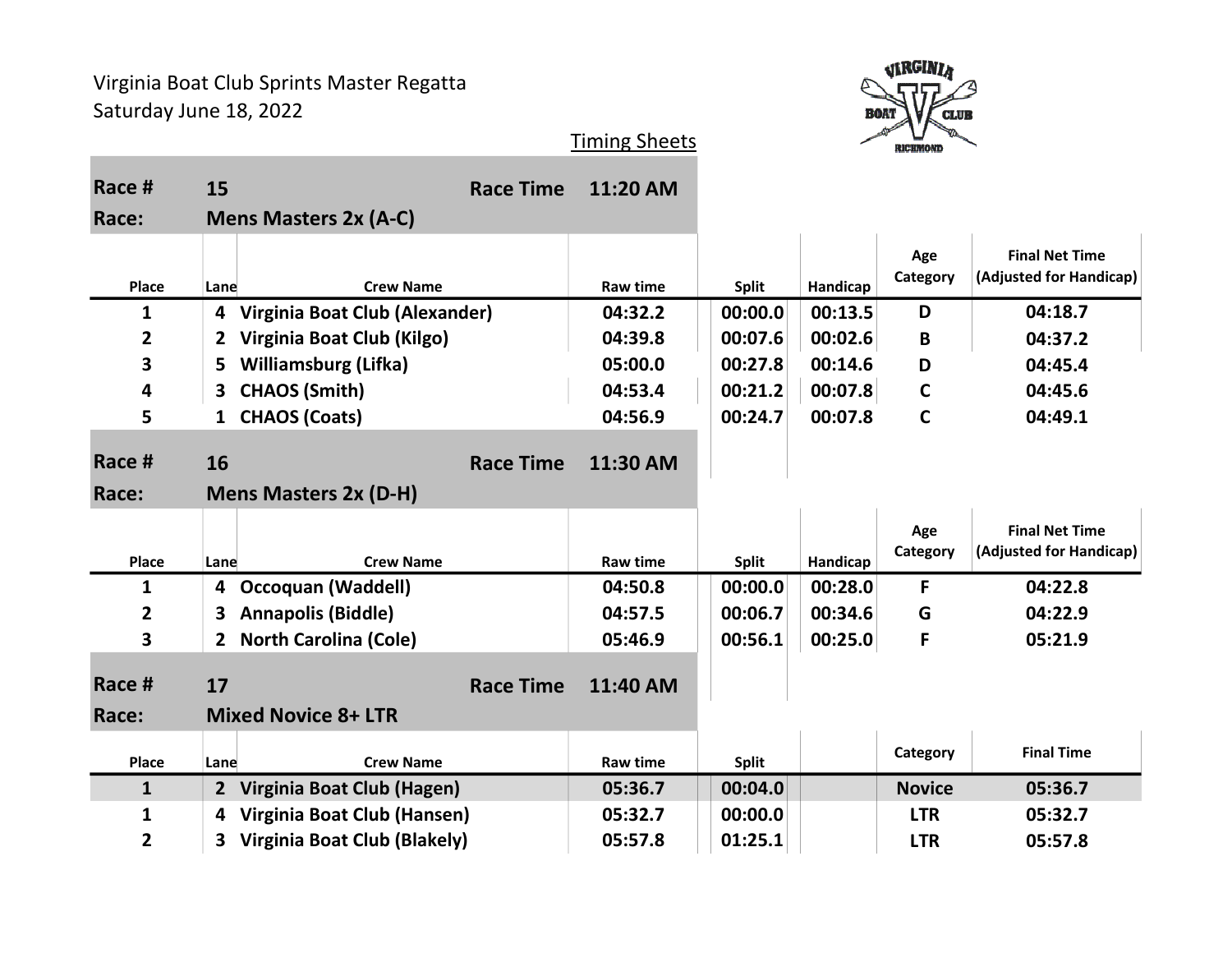

| Race #                  | 18                      | <b>Race Time</b>                   | 11:50 AM        |              |          |                 |                                                  |
|-------------------------|-------------------------|------------------------------------|-----------------|--------------|----------|-----------------|--------------------------------------------------|
| Race:                   |                         | Mens Open 4+                       |                 |              |          |                 |                                                  |
| Place                   | Lane                    | <b>Crew Name</b>                   | Raw time        | <b>Split</b> |          |                 | <b>Final Time</b>                                |
| $\mathbf{1}$            |                         | 3 Southern Maryland RA (Meyer)     | 04:45.8         | 00:00.0      |          |                 | 04:45.8                                          |
| $\overline{\mathbf{2}}$ | $\overline{2}$          | Virginia Boat Club (Armstrong)     | 05:12.8         | 00:27.0      |          |                 | 05:12.8                                          |
| 3                       | $\overline{\mathbf{4}}$ | <b>Virginia Boat Club (Hearns)</b> | 05:38.2         | 00:52.4      |          |                 | 05:38.2                                          |
| Race #                  | 19                      | <b>Race Time</b>                   | 12:00 PM        |              |          |                 |                                                  |
| Race:                   |                         | <b>Mixed Masters 4x (D)</b>        |                 |              |          |                 |                                                  |
|                         |                         |                                    |                 |              |          | Age<br>Category | <b>Final Net Time</b><br>(Adjusted for Handicap) |
| Place                   | Lane                    | <b>Crew Name</b>                   | <b>Raw time</b> | <b>Split</b> | Handicap |                 |                                                  |
| $\mathbf{1}$            | 4                       | <b>CHAOS (MacRosty)</b>            | 04:37.0         | 00:00.0      | 00:10.6  |                 | 04:26.4                                          |
| $\overline{2}$          | $\mathbf{2}$            | <b>Williamsburg (Lifka)</b>        | 04:56.5         | 00:19.5      | 00:12.5  |                 | 04:44.0                                          |
|                         | 3                       | <b>Annapolis (Owens)</b>           |                 |              |          |                 | <b>SCRATCH</b>                                   |
|                         |                         |                                    |                 |              |          |                 |                                                  |
| Race #                  | 20                      |                                    | 12:10 PM        |              |          |                 |                                                  |
| Race:                   |                         | <b>Mixed Masters 4x (E-F)</b>      |                 |              |          |                 |                                                  |
|                         |                         |                                    |                 |              |          | Age             | <b>Final Net Time</b>                            |
| Place                   | Lane                    | <b>Crew Name</b>                   | Raw time        | <b>Split</b> | Handicap | Category        | (Adjusted for Handicap)                          |
| $\mathbf{1}$            | 4                       | <b>Hampton Road (O'Brien)</b>      | 04:28.0         | 00:00.0      | 00:15.7  | E               | 04:12.3                                          |
| $\overline{2}$          | 2                       | <b>Hampton Roads (Smith)</b>       | 04:55.6         | 00:27.6      | 00:27.4  | G               | 04:28.2                                          |
| 3                       | 3                       | <b>Cape Fear (Futrell)</b>         | 05:22.4         | 00:54.4      | 00:19.2  | E               | 05:03.2                                          |
|                         |                         |                                    |                 |              |          |                 |                                                  |
|                         |                         |                                    |                 |              |          |                 |                                                  |
|                         |                         |                                    |                 |              |          |                 |                                                  |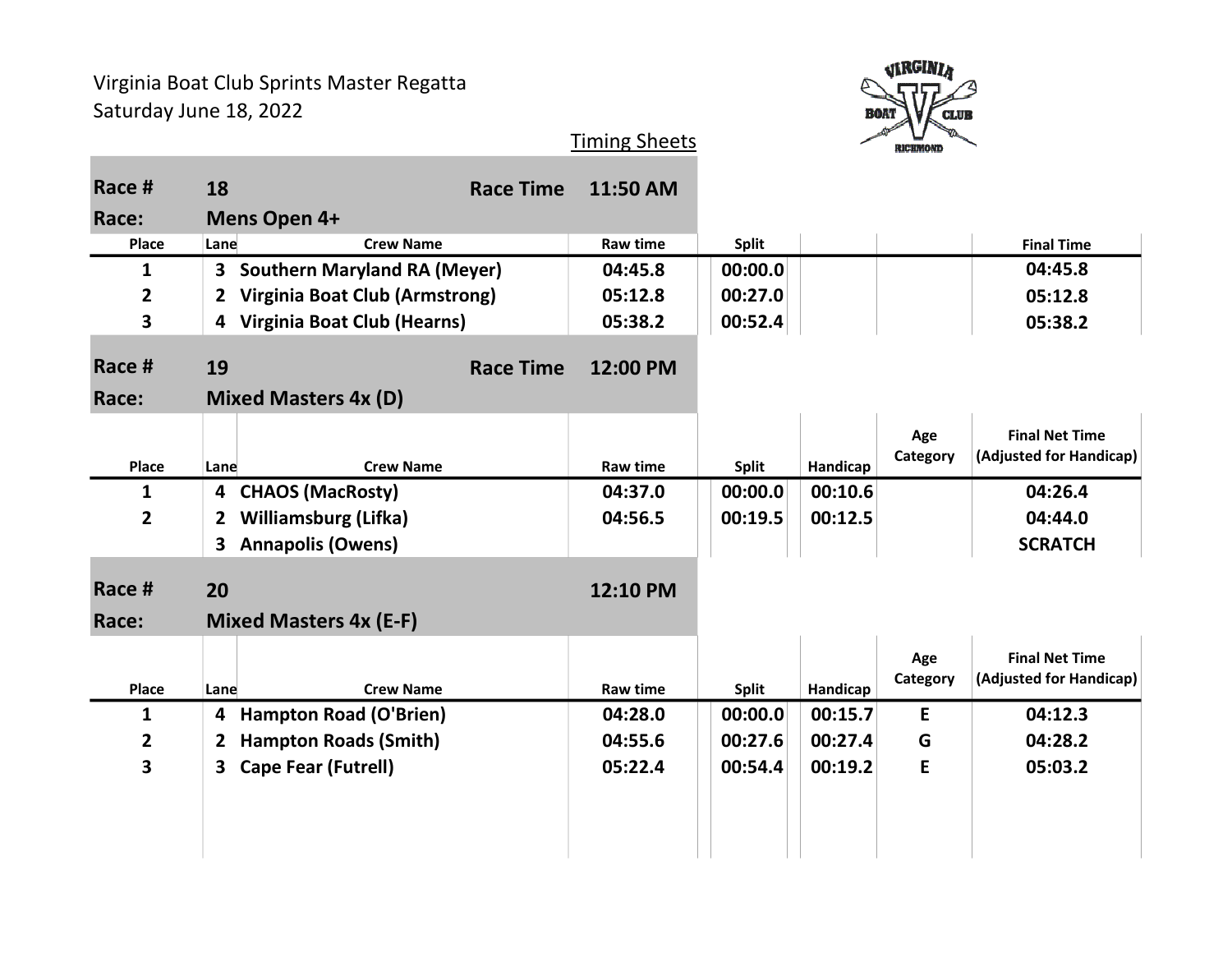

| Race #          | 21                                             | <b>Race Time</b> | 12:20 PM        |              |          |                 |                                                  |
|-----------------|------------------------------------------------|------------------|-----------------|--------------|----------|-----------------|--------------------------------------------------|
| Race:           | <b>Mens Masters 4-</b>                         |                  |                 |              |          |                 |                                                  |
| Place           | <b>Crew Name</b><br>Lane                       |                  | <b>Raw time</b> | <b>Split</b> | Handicap | Age<br>Category | <b>Final Net Time</b><br>(Adjusted for Handicap) |
| $\mathbf{1}$    | 4 Virginia Boat Club (Alexander)               |                  | 04:17.0         | 00:00.0      | 00:19.4  | E               | 03:57.6                                          |
| $\overline{2}$  | 2 <sup>1</sup><br><b>Occoquan (Dobry)</b>      |                  | 04:46.6         | 00:29.6      | 00:34.6  | G               | 04:12.0                                          |
| Race #<br>Race: | 22<br><b>Womens Masters 4+ (A-C)</b>           |                  | 12:30 PM        |              |          |                 |                                                  |
| Place           | <b>Crew Name</b><br>Lane                       |                  | <b>Raw time</b> | <b>Split</b> | Handicap | Age<br>Category | <b>Final Net Time</b>                            |
| $\mathbf{1}$    | <b>Carolina Masters</b><br>4                   |                  | 04:41.6         | 00:00.0      | 00:04.9  | B               | 04:36.7                                          |
| $\overline{2}$  | <b>Williamsburg (Berry)</b><br>5               |                  | 05:04.0         | 00:22.4      | 00:06.2  | $\mathbf C$     | 04:57.8                                          |
| 3               | <b>Prince William (Nicewinter)</b><br>1        |                  | 05:17.3         | 00:35.7      | 00:02.6  | B               | 05:14.7                                          |
| 4               | Virginia Boat Club (Harris)<br>3               |                  | 05:26.5         | 00:44.9      | 00:00.4  | A               | 05:26.1                                          |
| 5               | <b>Hampton Roads (Markley)</b><br>$\mathbf{2}$ |                  | 05:40.9         | 00:59.3      | 00:01.8  | B               | 05:39.1                                          |
| Race #          | 23                                             | <b>Race Time</b> | 12:40 PM        |              |          |                 |                                                  |
| Race:           | <b>Womens Masters 4+ (D-G)</b>                 |                  |                 |              |          |                 |                                                  |
| Place           | Lane                                           |                  | Raw time        | <b>Split</b> | Handicap | Age<br>Category | <b>Final Net Time</b>                            |
| $\mathbf{1}$    | <b>Annapolis (Hentschel)</b><br>$\mathbf{1}$   |                  | 05:01.6         | 00:00.0      | 00:14.6  | D               | 04:47.0                                          |
| 2               | <b>Rock Creek (Moazed)</b><br>2                |                  | 05:13.2         | 00:11.6      | 00:18.2  | Е               | 04:55.0                                          |
| 3               | <b>Prince William (Bishop)</b><br>4            |                  | 05:16.5         | 00:14.9      | 00:12.4  | D               | 05:04.1                                          |
| 4               | <b>Cape Fear (Potter)</b><br>3                 |                  | 05:17.1         | 00:15.5      | 00:11.4  | D               | 05:05.7                                          |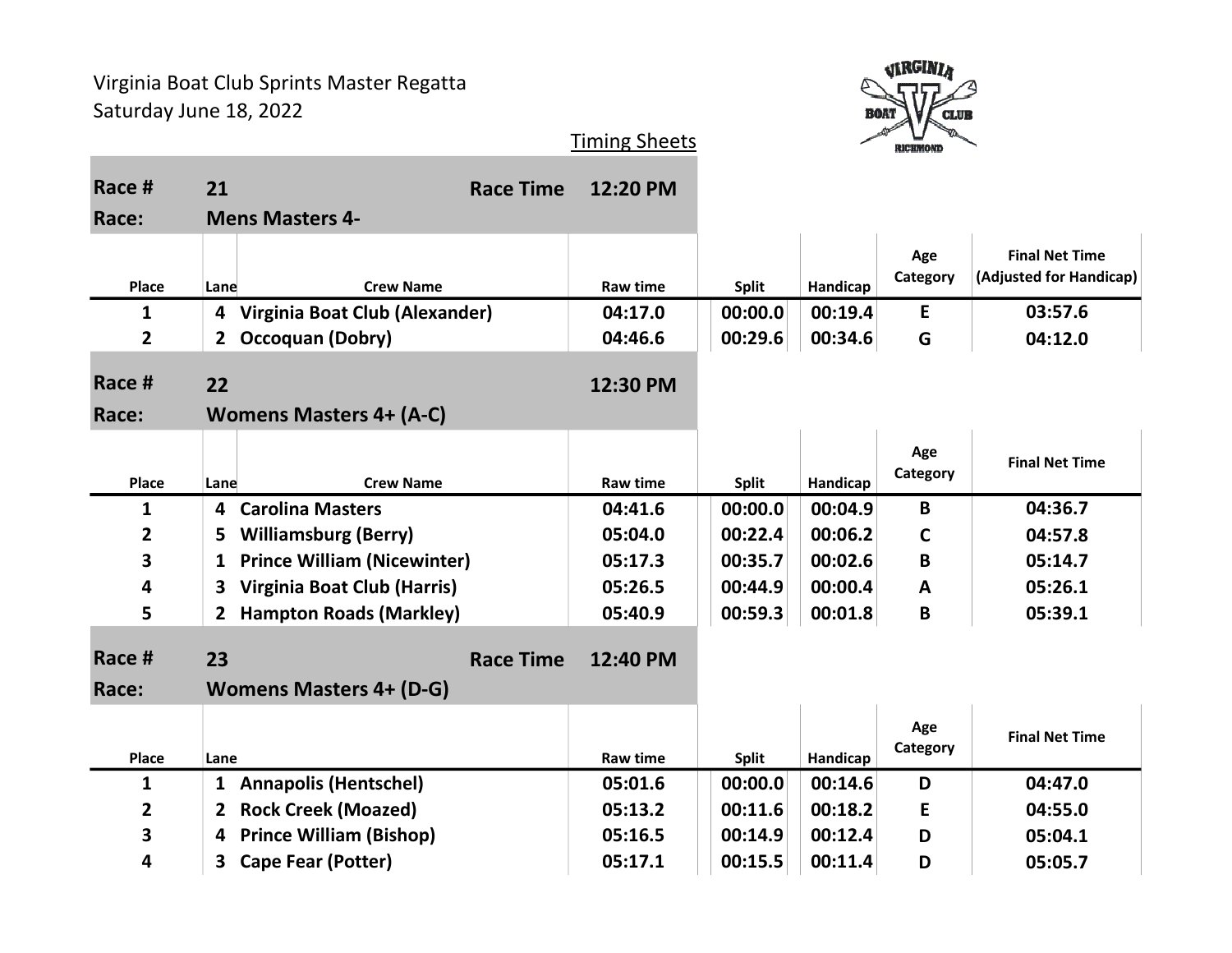

| Race #          | 24           | <b>Race Time</b>                           | 12:50 PM        |              |          |                 |                       |
|-----------------|--------------|--------------------------------------------|-----------------|--------------|----------|-----------------|-----------------------|
| Race:           |              | <b>Womens Novice 4+ and LTR 4+</b>         |                 |              |          |                 |                       |
| Place           | Lane         | <b>Crew Name</b>                           | Raw time        | <b>Split</b> |          | Category        | <b>Final Time</b>     |
| 1               | $\mathbf{2}$ | Virginia Boat Club (Shehane)               | 06:37.7         | 00:00.0      |          | <b>Novice</b>   | 06:37.7               |
| 1               | 3            | <b>Virginia Boat Club (Blakely)</b>        | 06:50.3         | 00:12.6      |          | <b>LTR</b>      | 06:50.3               |
| Race #          | 25           | <b>Race Time</b>                           | 1:00 PM         |              |          |                 |                       |
| Race:           |              | <b>Womens Open 1x</b>                      |                 |              |          |                 |                       |
| <b>Place</b>    | Lane         | <b>Crew Name</b>                           | <b>Raw time</b> | <b>Split</b> |          |                 | <b>Final Time</b>     |
| 1               | 3            | <b>Occoquan (Gilmartin)</b>                | 05:03.5         | 00:00.0      |          |                 | 05:03.5               |
| $\mathbf{2}$    | 4            | <b>Southern Maryland (Boarman)</b>         | 05:17.8         | 00:14.3      |          |                 | 05:17.8               |
| Race #<br>Race: | 26           | <b>Race Time</b><br><b>Mens Masters 4x</b> | $1:10$ PM       |              |          |                 |                       |
| <b>Place</b>    | Lane         | <b>Crew Name</b>                           | <b>Raw time</b> | <b>Split</b> | Handicap | Age<br>Category | <b>Final Net Time</b> |
| $\mathbf{1}$    | 4            | Virginia Boat Club (Alexander)             | 04:09.4         | 00:00.0      | 00:18.0  | E               | 03:51.4               |
| $\mathbf{2}$    | $\mathbf{2}$ | <b>Hampton Roads (O'Brian)</b>             | 04:21.7         | 00:12.3      | 00:21.8  | F               | 03:59.9               |
| 3               | 5            | <b>CHAOS (MacRosty)</b>                    | 04:20.0         | 00:10.6      | 00:07.2  | $\mathsf{C}$    | 04:12.8               |
| 4               | 3            | <b>Williamsburg (Hagan)</b>                | 05:05.1         | 00:55.7      | 00:25.9  | F               | 04:39.2               |
| 5               | $\mathbf{1}$ | <b>CHAOS (Browder)</b>                     |                 |              |          |                 | <b>SCRATCH</b>        |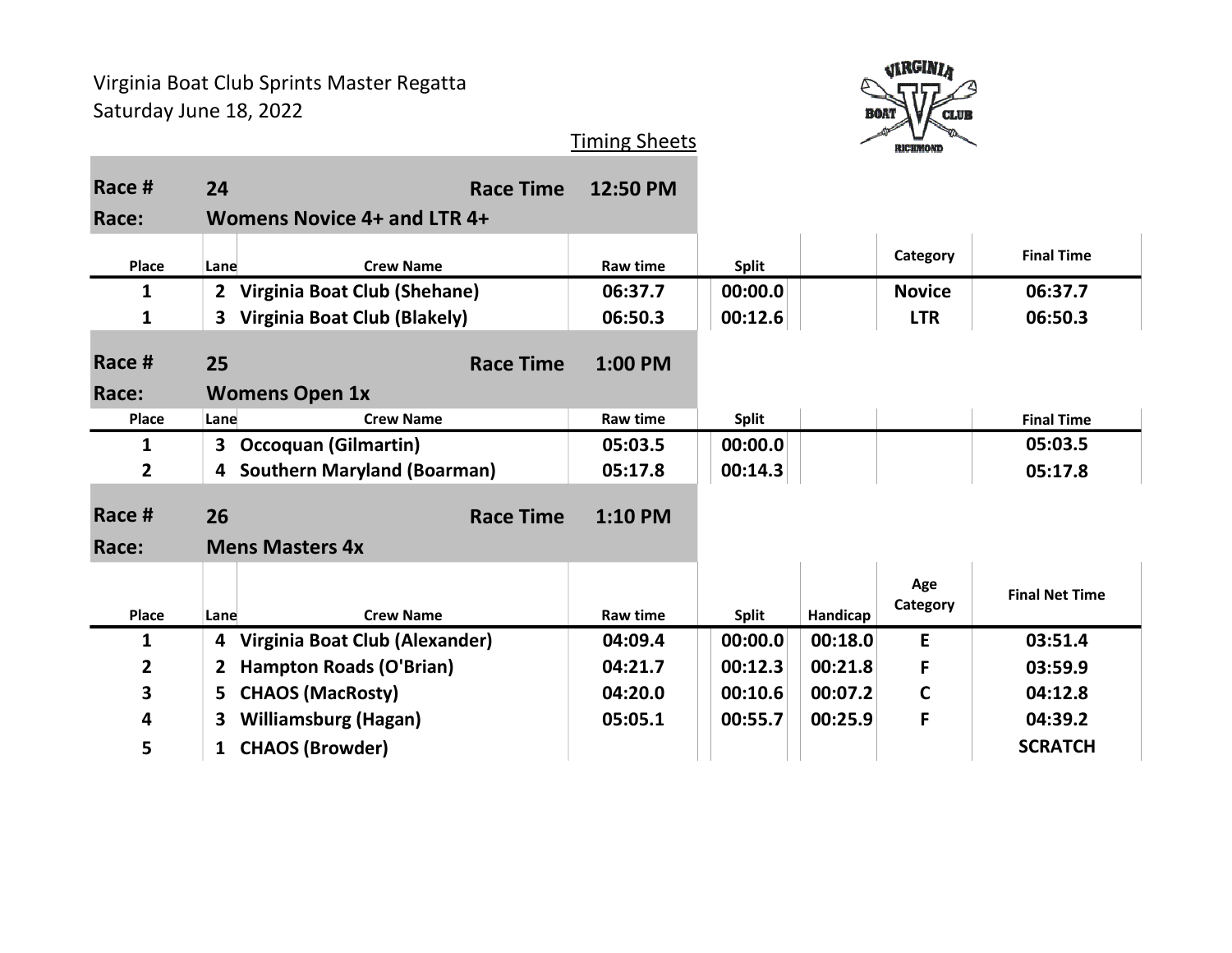

| Race #         | 28                                            | <b>Race Time</b> | $2:00$ PM       |              |          |                 |                                                  |
|----------------|-----------------------------------------------|------------------|-----------------|--------------|----------|-----------------|--------------------------------------------------|
| Race:          | <b>Womens Masters 8+ (C-D)</b>                |                  |                 |              |          |                 |                                                  |
| Place          | <b>Crew Name</b><br>Lane                      |                  | <b>Raw time</b> | <b>Split</b> | Handicap | Age<br>Category | <b>Final Net Time</b><br>(Adjusted for Handicap) |
| 1              | <b>Annapolis (Iannaccone)</b><br>$\mathbf{2}$ |                  | 04:51.1         | 00:00.0      | 00:11.5  | D               | 04:39.6                                          |
| $\overline{2}$ | <b>Carolina Masters (Mavis)</b><br>4          |                  | 05:02.9         | 00:11.8      | 00:10.6  | D               | 04:52.3                                          |
| 3              | <b>Hampton Roads (Markley)</b><br>3.          |                  | 05:16.0         | 00:24.9      | 00:08.8  | $\mathsf{C}$    | 05:07.2                                          |
| Race #         | 29                                            | <b>Race Time</b> | 2:10 PM         |              |          |                 |                                                  |
| Race:          | <b>Womens Masters 8+ (D-E)</b>                |                  |                 |              |          |                 |                                                  |
| Place          | <b>Crew Name</b><br>Lane                      |                  | Raw time        | <b>Split</b> | Handicap | Age<br>Category | <b>Final Net Time</b><br>(Adjusted for Handicap) |
| $\mathbf{1}$   | <b>Rock Creek (Moazed)</b><br>$\mathbf{2}$    |                  | 05:08.4         | 00:00.0      | 00:18.0  | E               | 04:50.4                                          |
| 2              | <b>Prince William (Bishop)</b><br>3           |                  | 05:23.8         | 00:15.4      | 00:12.5  | D               | 05:11.3                                          |
| 3              | <b>Virginia Boat Club (Soares)</b><br>4       |                  | 05:31.7         | 00:23.3      | 00:12.5  | D               | 05:19.2                                          |
| Race #         | 30                                            | <b>Race Time</b> | 2:20 PM         |              |          |                 |                                                  |
| Race:          | Mens Masters 8+ (C-G)                         |                  |                 |              |          |                 |                                                  |
| Place          | <b>Crew Name</b><br>Lane                      |                  | <b>Raw time</b> | <b>Split</b> | Handicap | Age<br>Category | <b>Final Net Time</b><br>(Adjusted for Handicap) |
| $\mathbf{1}$   | Virginia Boat Club (Alexander)<br>2           |                  | 04:10.6         | 00:00.0      | 00:13.5  | D               | 03:57.1                                          |
| $\mathbf{2}$   | <b>Occoquan (Dobry)</b><br>З                  |                  | 04:28.8         | 00:18.2      | 00:30.4  | G               | 03:58.4                                          |
| 3              | Virginia Boat Club (Molin)<br>4               |                  | 04:55.7         | 00:45.1      | 00:06.5  | $\mathsf{C}$    | 04:49.2                                          |
|                |                                               |                  |                 |              |          |                 |                                                  |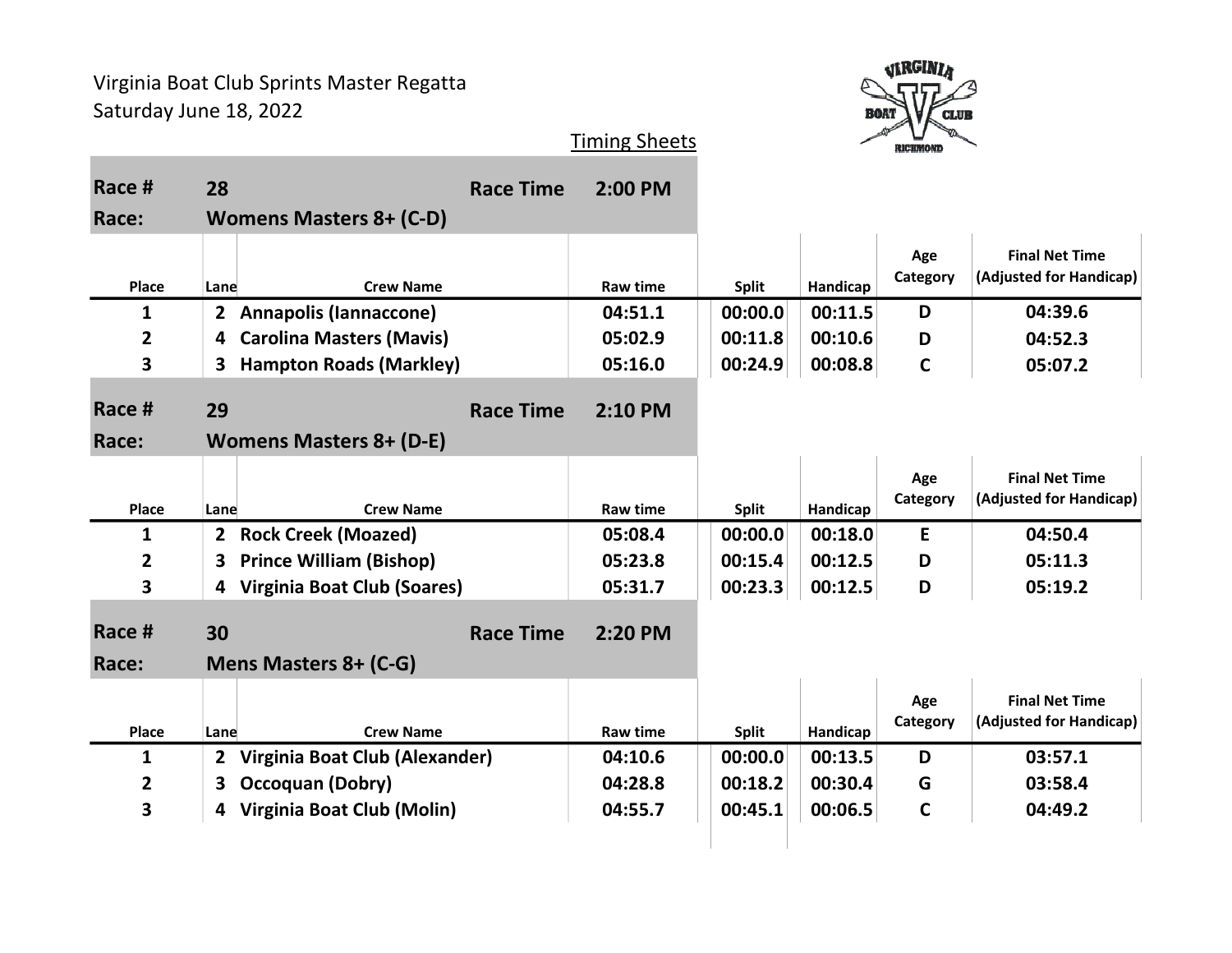

| Race #                  | 31                                              | <b>Race Time</b>                                        | 2:30 PM         |              |          |                 |                                                  |
|-------------------------|-------------------------------------------------|---------------------------------------------------------|-----------------|--------------|----------|-----------------|--------------------------------------------------|
| Race:                   | <b>Womens Masters 2x (B) and Womens Open 2x</b> |                                                         |                 |              |          |                 |                                                  |
| Place                   | Lane                                            | <b>Crew Name</b>                                        | <b>Raw time</b> | <b>Split</b> | Handicap | Age<br>Category | <b>Final Net Time</b><br>(Adjusted for Handicap) |
| $\mathbf{1}$            |                                                 | 1 North Carolina (Deaton) Open 2x                       | 05:23.1         | 00:00.0      |          | Open            | 05:23.1                                          |
| $\mathbf{1}$            | 4                                               | <b>CHAOS (Jaglinsky)</b>                                | 05:27.8         | 00:04.7      | 00:01.8  | B               | 05:26.0                                          |
| $\overline{2}$          | 2                                               | <b>Williamsburg (Muffelman)</b>                         | 05:36.5         | 00:13.4      | 00:03.1  | B               | 05:33.4                                          |
| 3                       | 5                                               | <b>Hampton Roads (Capin)</b>                            | 05:43.2         | 00:20.1      | 00:03.7  | $\mathbf B$     | 05:39.5                                          |
|                         | 3                                               | <b>North Carolina (Komblum)</b>                         |                 |              |          |                 | <b>SCRATCH</b>                                   |
| Race #<br>Race:         | 32                                              | <b>Race Time</b><br>Womens Masters 2x (D-F); 2-; 4+Open | 2:40 PM         |              |          |                 |                                                  |
|                         |                                                 |                                                         |                 |              |          |                 |                                                  |
| Place                   | Lane                                            | <b>Crew Name</b>                                        | <b>Raw time</b> | <b>Split</b> | Handicap | Age<br>Category | <b>Final Net Time</b><br>(Adjusted for Handicap) |
| 1                       | 1                                               | <b>Annapolis (Iannaccone) Womens 2-</b>                 | 06:09.2         | 00:43.8      | 00:11.0  | $\mathbf C$     | 05:58.2                                          |
| $\mathbf{1}$            | 2                                               | <b>Cape Fear (Nichols)</b>                              | 05:25.4         | 00:00.0      | 00:12.4  | D               | 05:13.0                                          |
| $\overline{2}$          | 3                                               | <b>Southern Maryland (O'Connell)</b>                    | 05:47.0         | 00:21.6      | 00:22.1  | E               | 05:24.9                                          |
| 1                       | 5.                                              | Virginia Boat Club (Harris) 4+ Open                     | 06:05.4         | 00:40.0      |          | Open            | 06:05.4                                          |
| Race #<br>Race:         | 33                                              | <b>Race Time</b>                                        | 2:50 PM         |              |          |                 |                                                  |
| <b>Place</b>            | Lane                                            | <b>Mens Opens 1x</b><br><b>Crew Name</b>                | <b>Raw time</b> | <b>Split</b> |          |                 | <b>Final Time</b>                                |
| $\mathbf{1}$            | 3                                               | <b>GMU Alum (Bosch)</b>                                 | 04:39.3         | 00:00.0      |          |                 | 04:39.3                                          |
| $\overline{\mathbf{2}}$ | 4                                               | <b>Southern Maryland (Meyer)</b>                        | 04:51.8         | 00:12.5      |          |                 | 04:51.8                                          |